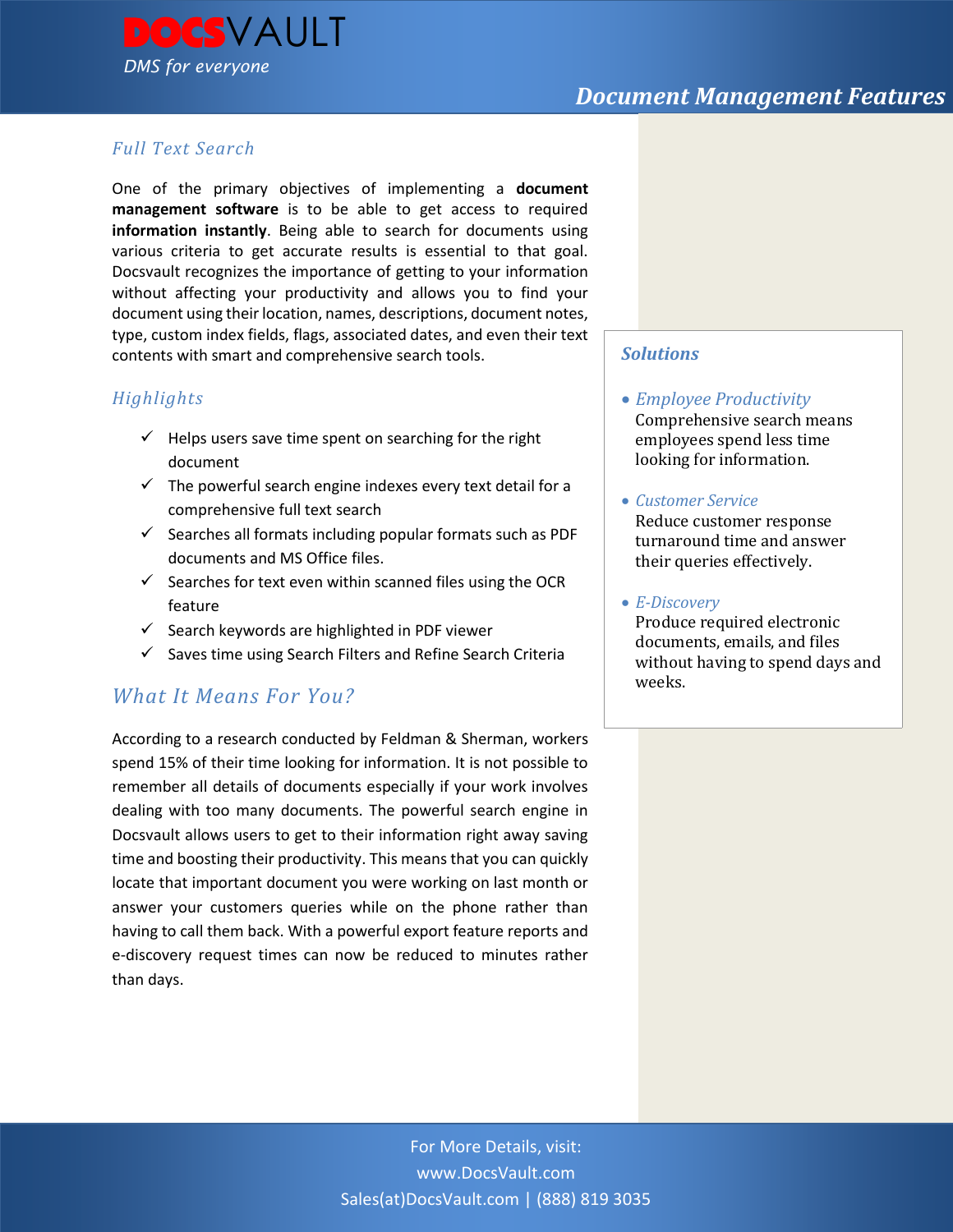#### *Quick Search*

Quick search allows you to search by name, description, version notes, document notes, profile/index, and the actual content of documents in Docsvault.



#### *Advanced Search*

Advanced Search allows you to specify multiple search criteria such as owner, flags, dates etc.

|                                                                                                                              |                                    |                                               | 4.8.9                           | $\langle \omega \rangle$ |
|------------------------------------------------------------------------------------------------------------------------------|------------------------------------|-----------------------------------------------|---------------------------------|--------------------------|
| Docsvault<br>Look In:                                                                                                        | v                                  | $\vee$ Flag<br>$\ddot{\phantom{1}}$<br>Owner: |                                 |                          |
| Checkout By:                                                                                                                 | $\mathbf{v}$                       |                                               | Flag:                           | Approved                 |
| Search For:                                                                                                                  | Both Folders and Files             |                                               | Use above 'OR' below conditions |                          |
| Profile Search                                                                                                               | · Use above 'AND' below conditions |                                               |                                 |                          |
| <b>Add Condition</b>                                                                                                         |                                    |                                               |                                 | Index Valu               |
|                                                                                                                              |                                    | <b>Index Name</b>                             | Criteria                        | <b>AMCE</b>              |
| Condition                                                                                                                    | Profile Name                       | Chent                                         | <b>Is</b>                       | 1250                     |
|                                                                                                                              | vil Billing                        | Amount \$                                     | Is                              |                          |
| <b>Association of the continue of the continue of the continue of the continue of the continue of the continue of</b><br>And | Billing                            | Due Date                                      | <sup>&gt;</sup>                 | 10/25/201                |
|                                                                                                                              | <b>Rilling</b>                     |                                               |                                 |                          |

#### *Smart Search\**

Smart Search allows users to access documents and information stored in Docsvault from any external application using a simple 'hotkey'.

**\* This feature is available in Enterprise Edition only**

For More Details, visit: www.DocsVault.com Sales(at)DocsVault.com | (888) 819 3035